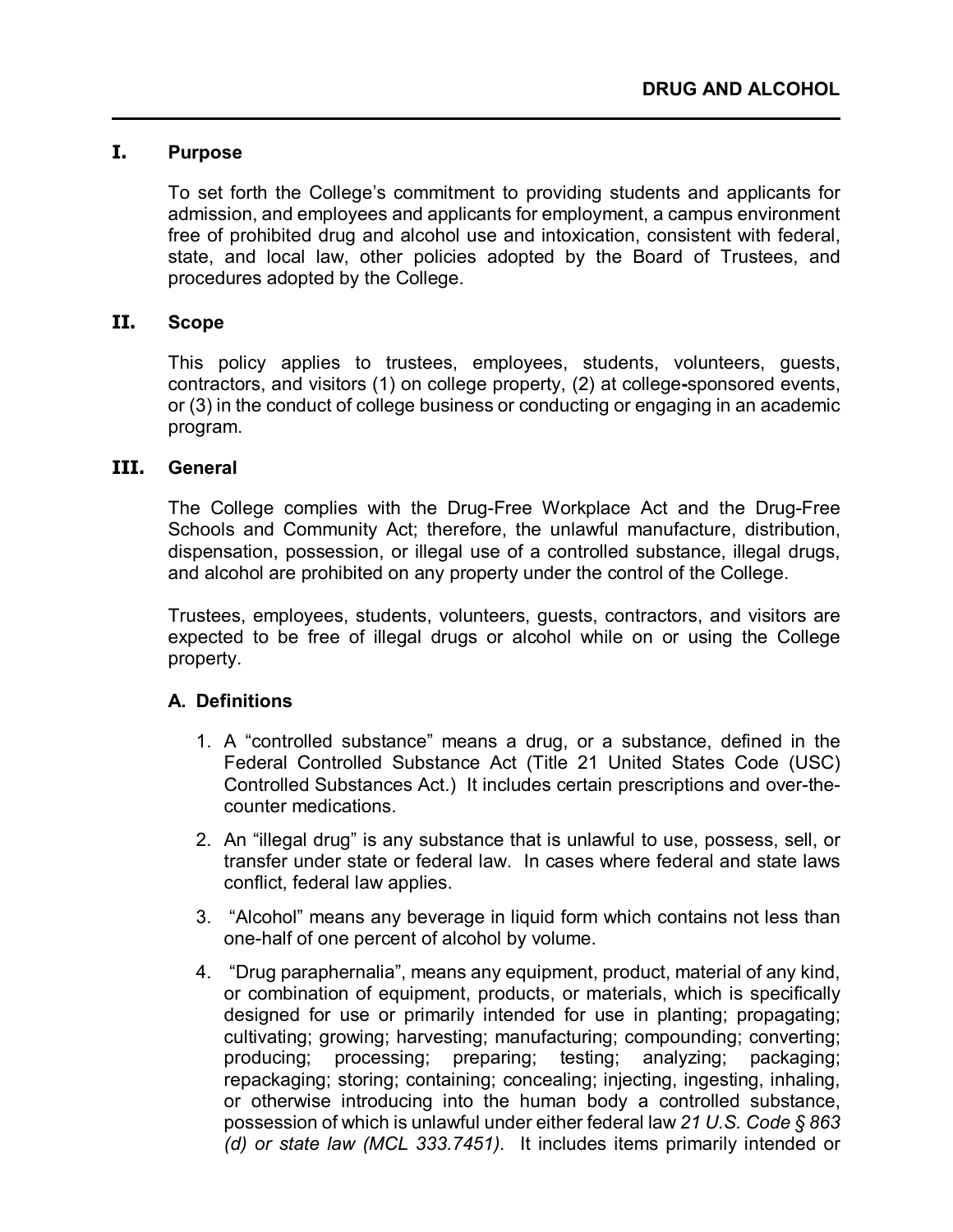designed for use in ingesting, inhaling, or otherwise introducing marijuana, cocaine, hashish, hashish oil, PCP, methamphetamine, or amphetamines into the human body.

- 5. A "prescription drug" is any substance prescribed for an individual by a licensed health care provider and used in accordance with the prescription.
- 6. An "inhalant" is any substance that produces mind-altering effects when inhaled.
- 7. An "over-the-counter medication" is a substance used in treating a disease or condition or relieving pain that may be obtained without a prescription.
- 8. "College Property" includes buildings, grounds, structures**,** and real estate, and vehicles that are owned, rented, leased**,** or otherwise utilized by or under the control of LCC**.**

## **B. Employees**

All employees of the College are expected to report for work fit for duty; that is, being able to perform assigned duties safely and acceptably without any limitations due to the use or after-effects of any substance covered by this policy.

Off-the-job and on-the-job involvement with any covered substance, as previously defined, can have adverse effects upon the workplace, the integrity of the College's ability to serve our students, the safety of other employees, the well-being of our employees' families, and the ability of the College to implement this policy. The College**,** therefore, emphasizes that it has zero tolerance for employees who arrive at work impaired by or under the influence of drugs and/or alcohol. You are "under the influence" of any substance if your use of that substance:

- impairs your behavior or your ability to work safely and productively; or
- Impairs your physical or mental conditions in a manner such that you become a threat to your own safety or the safety of others or causing damage to college property.

Accordingly, the following conduct and behaviors are strictly prohibited (1) on college property, (2) at college-sponsored events, or (3) in the conduct of college business or conducting or engaging in an academic program:

1. Use, possession, purchase, sale, dispensation, distribution**,** or manufacture of any substance, as previously defined with the following exceptions.

Employees who take over-the-counter medications or legally prescribed drugs while at work:

a) May use prescription drugs or over-the-counter medications only if they do not impair the employee's ability to work safely.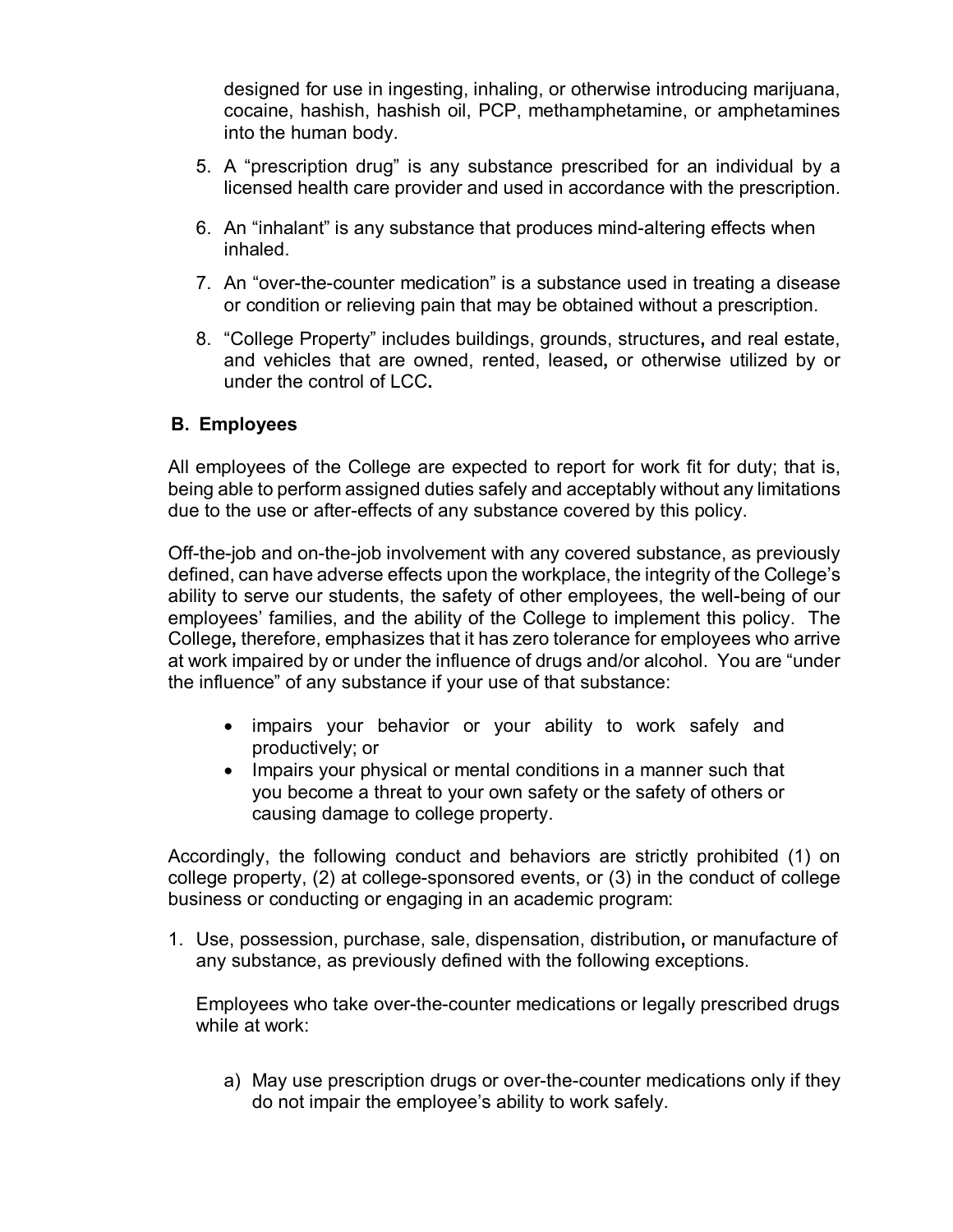- b) Must follow applicable directions regarding use, including dosage limits and usage cautions.
- 2. Being impaired by or under the influence of any substance as previously defined.
- 3. Use, possession, purchase, sale, transfer, or distribution of drug paraphernalia.
- 4. Use, possession, purchase, sale, dispensation, or distribution of alcohol is prohibited on campus except when a written request has been submitted for consideration and approved in writing by the President or designee.
- 5. Nothing in this policy shall be construed as prohibiting the President, his family members, or guests from lawfully possessing or consuming alcohol at the President's residence.

Compliance with this policy, including compliance with mandated drug and alcohol testing, is a condition of employment.

Furthermore, as a condition of continued employment, any employee who is charged with or convicted of a violation of any state or federal criminal statute involving the manufacture, distribution, dispensation, use, or possession of any controlled substance or alcohol shall notify the Executive Director of Human Resources, in writing, of the charges or conviction no later than five (5) days after such charges or conviction(s). The Executive Director of Human Resources shall report conviction(s) as required by the Drug-Free Workplace Act.

In accordance with the Drug-Free Workplace Act, the Drug-Free Schools and Communities Act, or applicable College policies, employees shall be subject to mandatory participation in a substance abuse assistance or rehabilitation program; and/or disciplinary action, up to and including discharge or dismissal, as determined by the College for the following reasons:

- 1. Failure to comply with mandated drug or alcohol testing.
- 2. Failure to timely report being charged with or convicted of a violation of any state or federal criminal statute involving manufacture, distribution, dispensation, use, or possession of any controlled substance or alcohol.
- 3. Failure to abide by this policy.

In addition, an employee may be subject to criminal prosecution by federal, state, and local authorities.

### **C. Students**

All students on College property are expected to abide by the Student Code of Conduct. Accordingly, the following conduct and behaviors are strictly prohibited on college property, at college-sponsored events, and while pursuing an academic program: